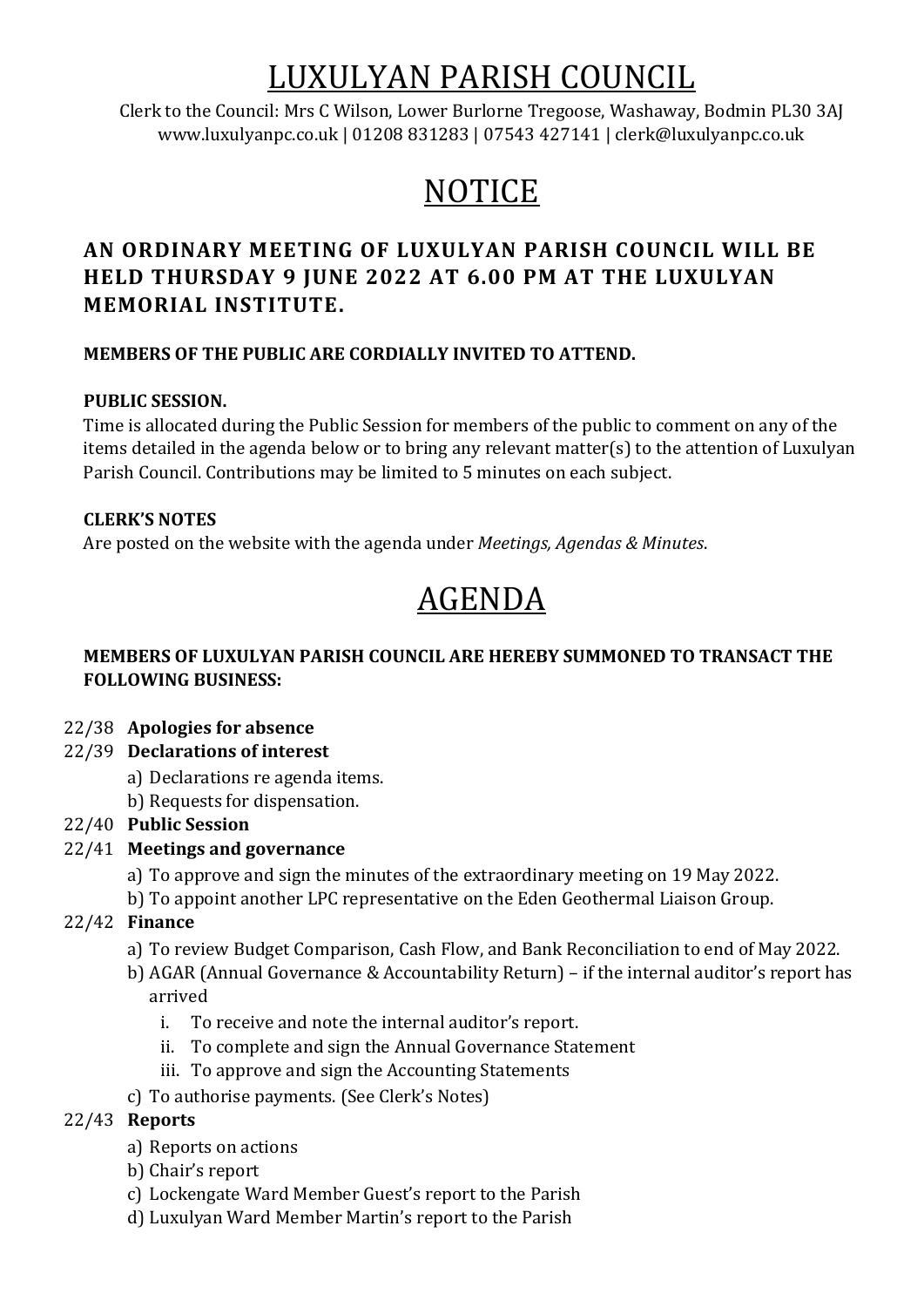# 22/44 **Considerations**

- a) To consider a quote of £240 +plus VAT for a pallet of grit/salt, to be used to fill the parish council grit bins. Cornwall Council is only responsible for filling the bins that they have placed in the parish.
- b) To decide between Rowan and Whitebeam for the Landmark Tree in the Playing Field.
- c) To consider helping the new parish group, Luxulyan Environment Green Glebe Space (LEGGS), with the lease of the Glebe land above the cemetery for a conservation and community recreation area.
- d) To advise that the playground inspector has given his notice and to consider alternative arrangements.
- e) To respond to Cornwall Council undertaking a public consultation regarding the renewal of the Public Spaces Protection Orders (PSPO's) relating to Cornwall's seasonal dogs on beach restrictions.

# 22/45 **Planning**

- a) Planning issues and correspondence. Planning decisions are reported in Clerk's Notes and on the website.
- b) Beswetherick Field development
- c) StARR project update
- d) Applications for consultee comments. The council may also wish to comment on Pre-apps but it is not a consultee.
	- i. **PA22/03876 | Proposed demolition of existing dwelling and conservatory and the construction of a new two-storey dwelling and attached garages without compliance with condition 2 of decision notice PA20/06268 dated 18/09/2020 | The Grange Lane From Chimney Tops To The Grange Lockengate Bugle Cornwall PL26 8RU**.

Case Officer: Rosilyn Baker Standard Consultation Expiry Date: Fri 17 Jun 2022 Determination Deadline: Thu 16 Jun 2022 Comments at time of agenda: zero

- ii. **PA22/00878/PREAPP | Pre application advice for Development for up to 40 temporary staff accommodation. The nature of the accommodation will be movable Park Homes equipped as accommodation for both single and married persons on land directly adjacent to the parking facility next to the Danish Crown factory. | Land North West Of Tulip Minorca Lane Bugle PL26 8RR**. Case Officer: Alexander Lawrey Standard Consultation Expiry Date: Wed 08 Jun 2022 Determination Deadline: Wed 29 Jun 2022 Comments at time of agenda: one
- iii. **PA22/04536 | New 2.0m high timber acoustic fence wrapping around Northern corner for further acoustic protection of neighbours to the North. Full height acoustic screen extension along HGV delivery bay (adjacent to your offices). | Tulip Ltd Ebenezer Bugle Cornwall PL26 8RR**. Case Officer: Jack Bromley Standard Consultation Expiry Date: Wed 15 Jun 2022 Determination Deadline: Wed 20 Jul 2022 Comments at time of agenda: zero
- iv. Applications for consideration since the posting of this Agenda.